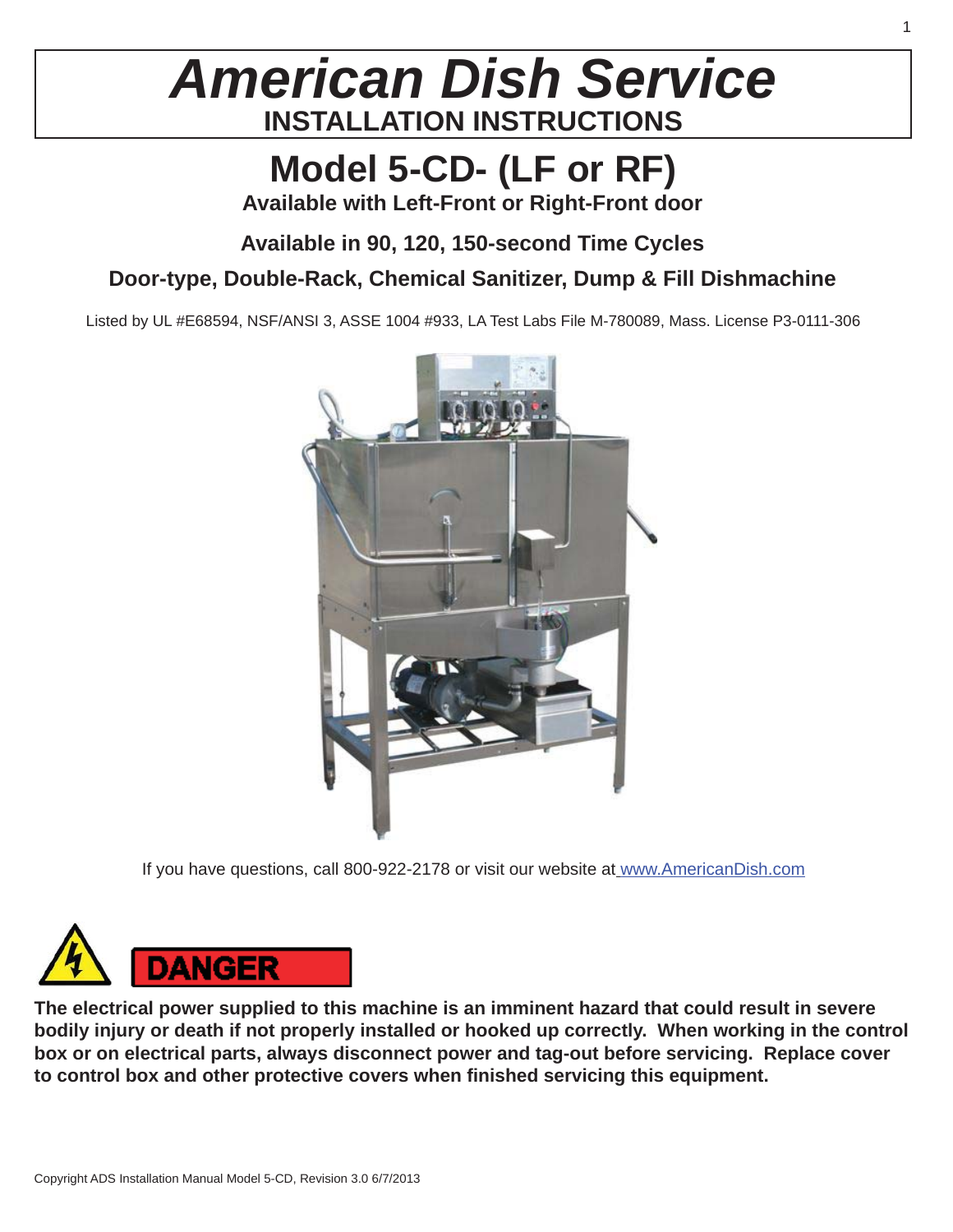

**READ Manufacturer's Manual before Using this Product. For your safety read and observe all cautions shown throughout these instructions. While performing installations described in this booklet, wear approved Personal Protective Equipment, including Safety Eye-Wear.**

**CHEMICALS— There are potentially hazardous situations when working with industrial cleaning chemicals for dishmachines. See chemical manufacturer's safe practices and MSDS sheets for handling and installing chemicals and supply containers.**

## **NOTICE**

**#1 BEFORE YOU BEGIN— American Dish Service provides this information as a service to our customers. Keep all instructions for future reference. ADS reserves the right to alter or update this information at any time. Should you desire to make sure that you have the most up-to-date information, we would direct you to the appropriate document on our web site: www.americandish.com.** Set out below are the specifications and requirements that you must use **and follow to properly install the type or types of equipment listed above. It is your obligation as the customer to ensure that the machine is installed safely and properly, and when completed, the machine is left in proper and safe working order. Electrical, Plumbing, and Chemical hookup**  should be performed by a qualified professional who will ensure that the equipment is installed **in accordance with all applicable Codes, Ordinances, and Safety requirements. Failure to follow the installation instructions could void the warranty. ADS assumes no liability or control over the** 

**installation of the equipment. Product failure due to improper installation is not covered under the ADS Warranty.**

**#2 FLUSH OUT—Do not install spray arms until machine is fl ushed with water. When this machine is turned on, it is normal for it to start and complete one cycle. First, fill and run a cycle. Do this before installing the spray arms. Draining the water will fl ush installation debris from the tank and pump; this prevents damage to spray arm bearings. To drain, pull the drain ball out of the sump.**

**#3 WATER HEATERS or boilers must provide the minimum temperature of 120°F required by the machine listed above, which has a minimum hourly demand of 118.4 gallons per hour. The recommended temperature range for optimal performance is 130-140°F. These specifi cations are for the dishmachine only, which typically accounts for 70% of a restaurant's hot water demand.**

**#4 IMPORTANT—The models of dishmachine listed in this document must be installed with space around the outside to allow for servicing of motor and scrap accumulator as well as a 4" space behind the machine from the wall.**

**#5 INSPECT FOR DAMAGE—If you receive a damaged dishmachine, do not sign "Clear" but write "Damaged" on the documents.**

**#6 LOOSE ELECTRICAL CONNECTIONS—Damage to equipment can occur if the following precautions are not observed. Before connecting power to the machine, check all electrical terminals in the control box. Screws can loosen in transit. Loose connections on high amp load terminals such as the pump motor will cause wire burning and component damage during operation and will not be covered under ADS warranty.**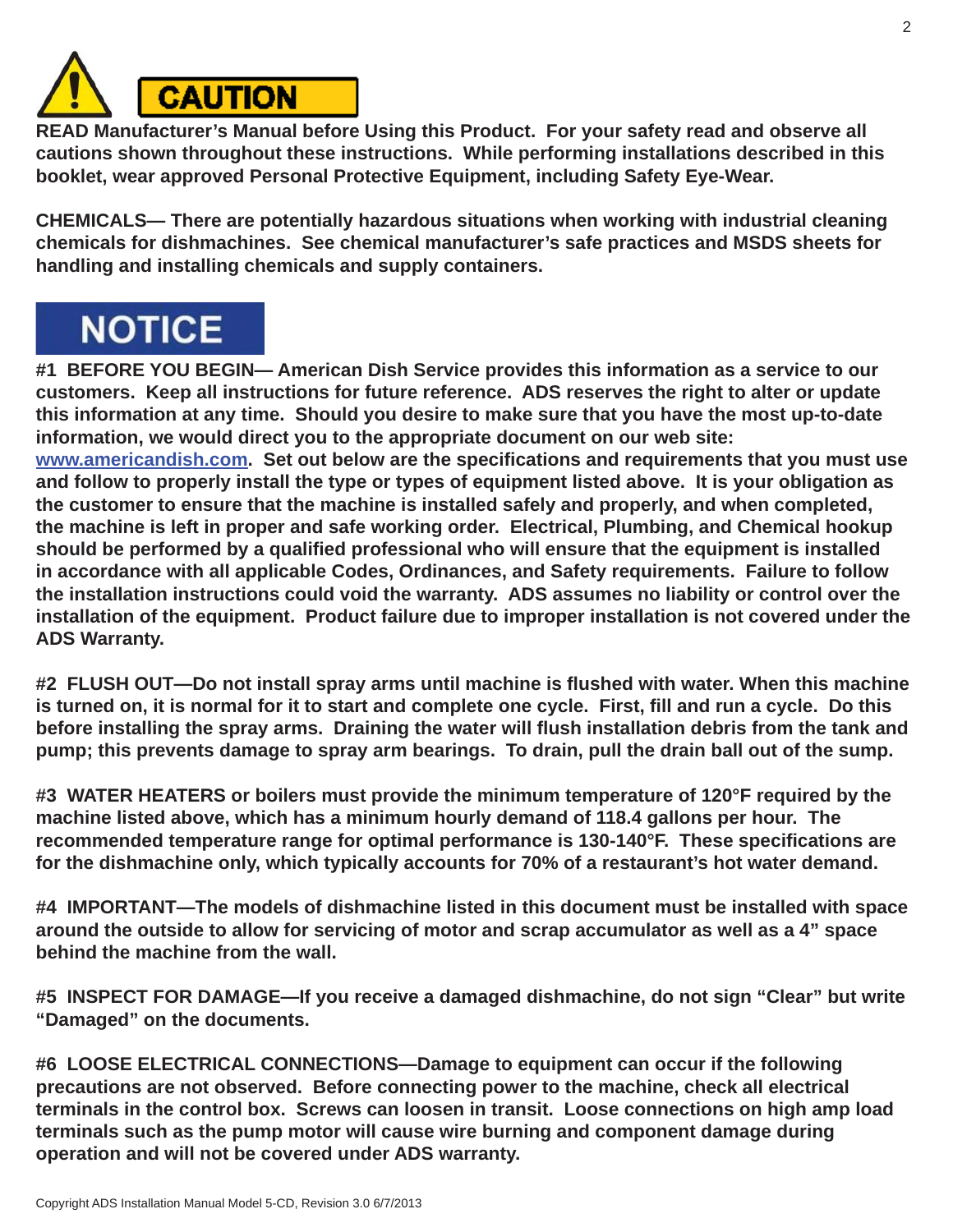**#7 "CLEAN CIRCUIT" means the electrical circuit breaker for the dishmachine supplies no other outlets, machines, or lights. GFCI outlets are not recommended for commercial dishmachines; ADS recommends that a double-rack machine be installed with the wire connection (hard-wired) directly from the circuit breaker. If a plug and socket are used to provide electrical power to a dishmachine in a commercial kitchen, then according to electrical code it must be a GFCI, but not all GFCIs are the same. They must be rated for the draw of the circuit.**

Reference NEC Article 210.8 GFCI Protection (B) Other Than Dwelling Units (2) Commercial and Institutional Kitchens. All 15 and 20A, 125V receptacles installed in kitchens, even those that do not supply the countertop surface, must be GFCI protected.

**#8 This equipment is considered an item of heavy use. It is not rated for outdoor use.**

## **ELECTRICAL SECTION**

**The electrical power supplied to this machine is an imminent hazard that could result in severe bodily injury or death if not properly installed or hooked up correctly**

#### **Electrical—5-CD Corner Double Rack (120 volt, 20 amps)**

This equipment CANNOT BE CONNECTED TO OR OPERATED by 208-240v power.

It is recommended that this equipment be installed using new circuit breaker or breakers.

A time cycle of 90-seconds is the shortest time available for this model and is compliant with NSF listing. To change to a longer time cycle, the entire cam timer assembly must be changed because of motor gearing.



Showing control tray installed in normal position Showing control tray lifted to service pumps



The power supply for 120 volts, 20amps shall consist of two #10-12-gauge wires and one suitable green ground wire. The 20 amp breaker or 20 amp fuse must be on a clean circuit for only the machine. ADS has provided a junction box with a 7/8" hole for the 1/2" conduit that will bring the building's electrical power to the machine. This junction box is attached to the back of the control box.

Remove the junction box cover, attach the conduit and connect a black 120 volt supply wire to the black wire in the junction box. Connect a white neutral supply wire to the white wire in the junction box. When powered up, TEST THE NEUTRAL WIRE to a ground source with a volt meter, it should read 0 to 6 volts. TEST THE BLACK WIRE to a ground source, it should read 110-120 volts. Attach a building ground wire to the green ground screw located in the junction box and tighten all wires. Replace the junction box cover and control box lid. Label the 20 amp circuit breaker, "DISHMACHINE."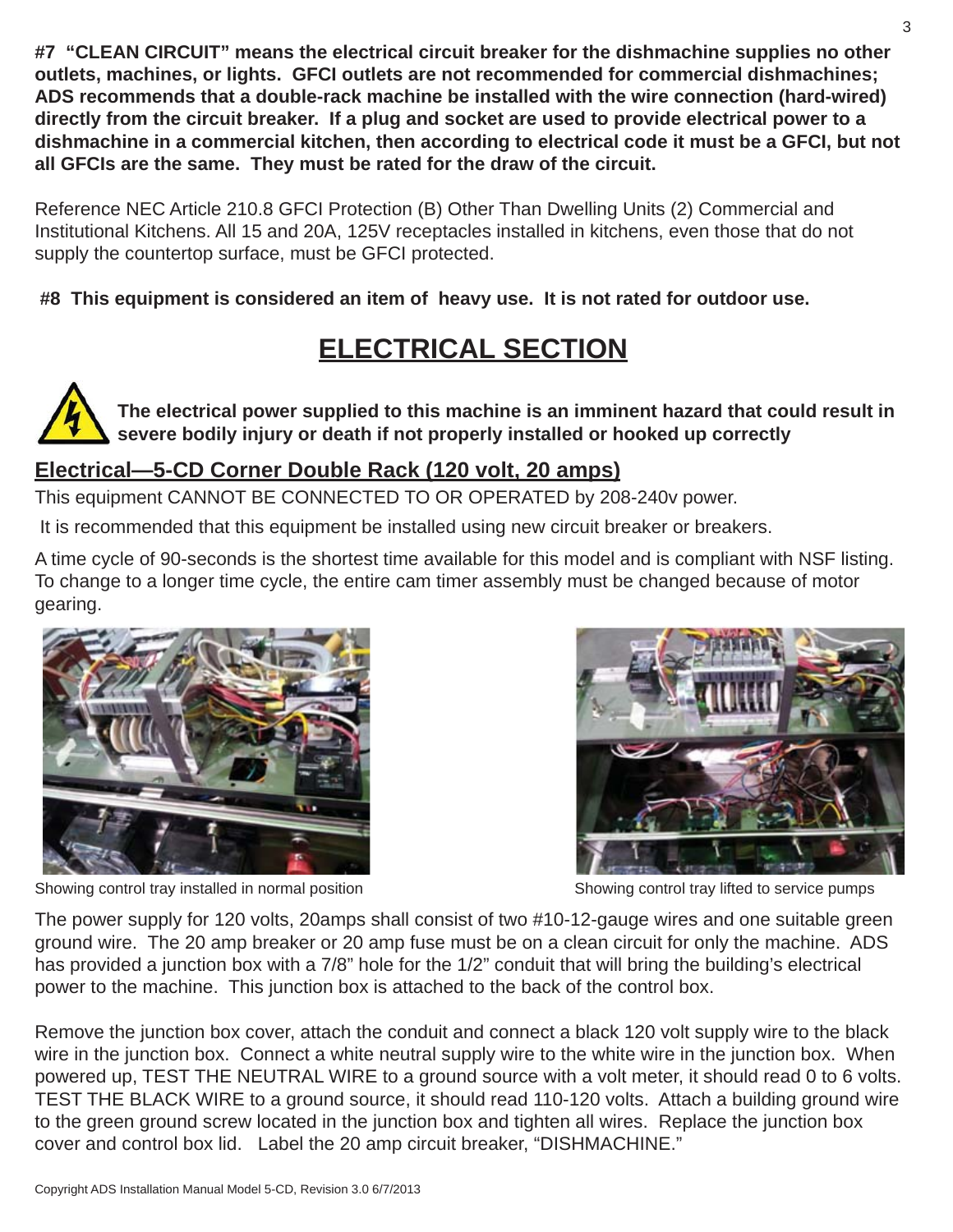

Showing control box, chemical pumps, prime switches



Showing connection points in 1.5 HP, 120v motor black & white wires attach to spades left of the two nuts



Showing power connection for 120v wiring



5-CD Door cut-off switch and lever arm



Inside view of the junction box w/green ground screw

THIS MACHINE DOES NOT USE A BOOSTER OR TANK SUSTAINER HEATER.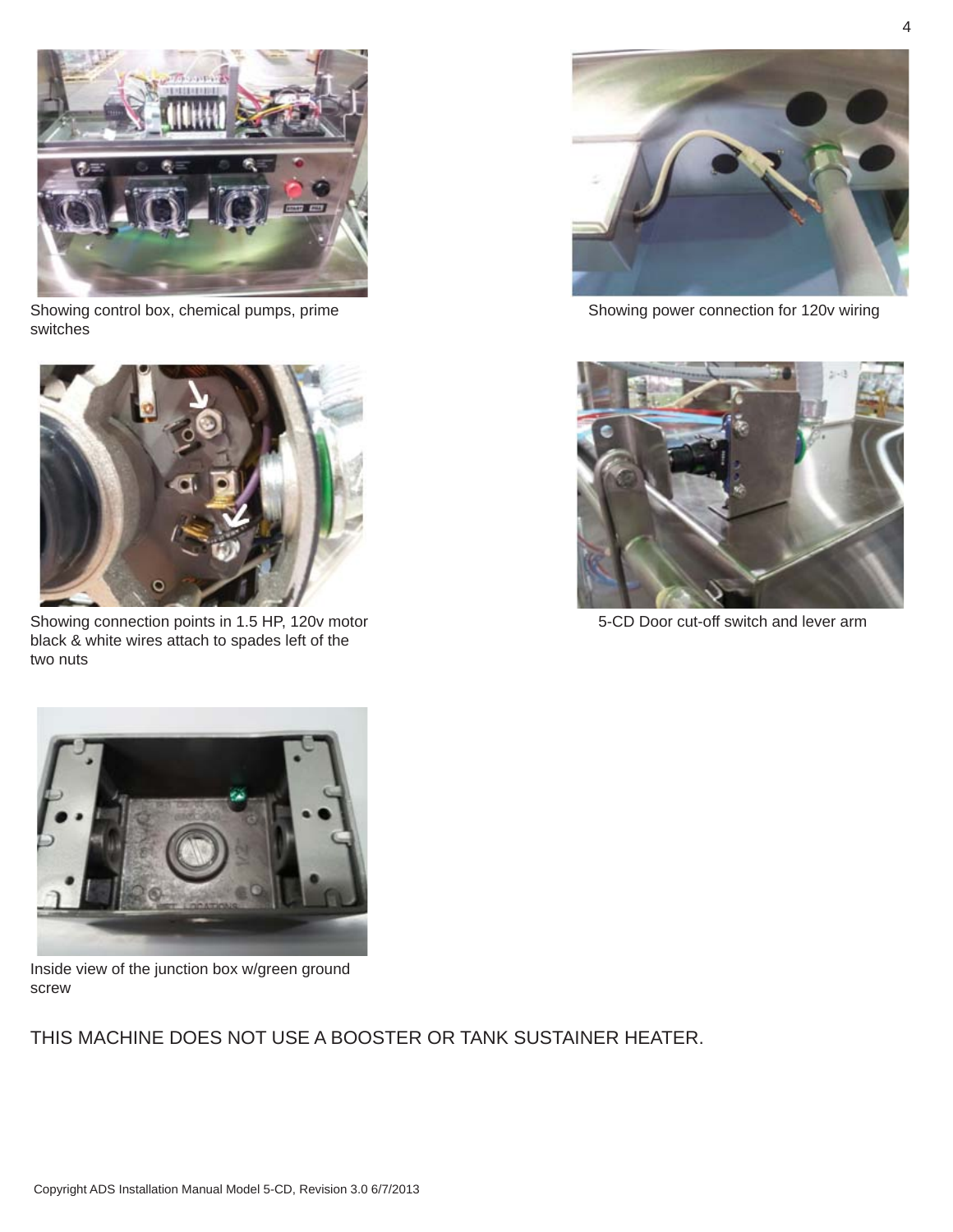### **PLUMBING SECTION**

# **NOTICE**

**#1 TANKLESS WATER HEATERS can be problematic for commercial dishmachines. The ADS model 5-CD dishmachine requires the full cycle amount of water (3.2 gallons) supplied within 15 seconds. It has been the experience of ADS that tankless supply systems require multiple units plumbed in sequence with a recirculation loop to achieve proper pressure and temperature.**

**Check with the tankless water heater manufacturer, they may recommend a storage tank to guarantee proper fl ow and line pressure to the machine. Failure to provide adequate water quantity, pressure and temperature to the machine will cause the machine to function improperly and is not the responsibility of ADS. Improperly installing ADS equipment in this manner could void the warranty. All costs associated with providing an adequate water supply to the machine is the sole responsibility of the user.**

**#2 HOODS—Follow all local plumbing and mechanical codes. IMC 2012, section 507.2.2 requires Type II hoods for all commercial dishwashers except where the heat and moisture loads are incorporated into the building's HVAC systems or dishwashing equipment designed with separate heat and moisture removal systems. A door-type, chemical sanitizing dishwasher is rated at 4770 Btu/h by table 5E, ASHRAE Research Project #1362, 8/5/2008. ADS DOES NOT SPECIFY BUILDING HVAC VALUES**

**#3 DRAIN SIZE—Gravity drain lines are 2" pipe size. Do not use reducing adapters for drain lines, always use 2" pipe or larger. Close pump petcocks if equipped.**





Showing hot water inlet, solenoid, and air gap 5-CD-RF Drain ball, sump, chemical feed lines

#### Hot Water Connection

WATER HEATER—Flush the building's water lines before connecting to the dishmachine. Prior to connecting plumbing, level the machine by adjusting the foot at the bottom of each leg up or down. Water heaters or boilers must provide the minimum temperature of 120°F for this model of machine, which demands a minimum of **118.4 GPH for the 5-CD**. Temperatures above 150°F exceed the operational design limits for this model. While the supply water must have a minimum of 120°F, 130-140°F is recommended for best results. This model cannot be converted to high temp sanitizing by adding a booster.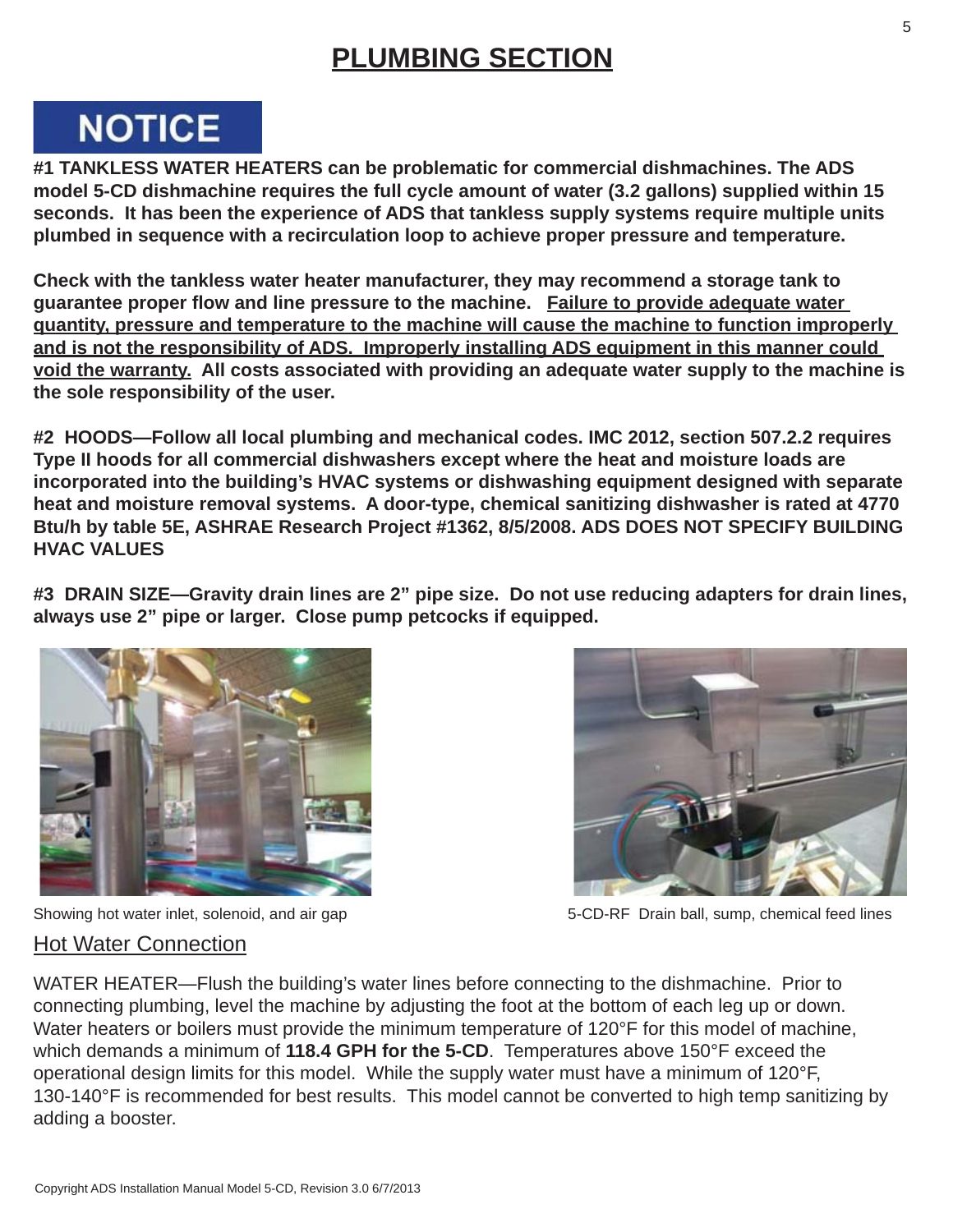INLET FLEX HOSE—Domestic style flexible braded hose should not be used to connect the dishmachine to inlet water lines. The ID of the plastic liner for this type hose restricts flow. Connect 3/4" male pipe thread (3/4" is the minimum allowable pipe size) of the hot water supply line to the 3/4" female pipe thread on the dishmachine's water inlet manifold.

SINK FAUCET—If the hot water line is also supplying the faucet of a pre-rinse sink, install check valves on both cold and hot water inlets to the faucet— to avoid cooling the water by cross-connection in the faucet's mixing head. The hot water inlet manifold is behind the control box.

#### Water Pressure for Filling

Minimum pressure needed at the machine is 10 psi DURING the fill. This is called FLOW pressure. STATIC pressure readings can be misleading and can drop to "0" during fill. With flow pressures below 10 psi, additional measures will be needed to resolve the problem. The first suggestion is to run 3/4" pipe directly from the water heater to the dishmachine. If the problem persists, install a pressure bladder tank used for domestic well water; a 5-gallon minimum or a 10-gallon tank as minimum. Another option is to order a cam timer with longer cycle times but this will reduce hourly production rates.

#### Simple Test For Water Pressure

Empty the water out of the machine by lifting the drain ball, push the manual FILL button while counting the seconds to fill back up to the water level decal. If it takes more than 20 seconds to fill, there is not enough building pressure to operate the machine properly.

#### Drain Requirements

The 5-CD scrap box is shipped with the scrap box packed inside the wash cabinet. It must be removed and installed in the normal operating position (see photos below and on page 7). To the rear of the box there will be either a rear exit or bottom exit fitting that fits a rubber "no-hub" connector shipped inside the machine. This connector will fit 2" copper pipe or PVC tube. To prevent clogging, run drain lines as straight as possible. Do not run drain plumbing with tight radius elbows or 180° bends. The use of floor sinks for drains can cause flooding. Always run gravity drain lines downhill. Do not reduce the diameter of the pipe.



Showing scrap box as installed on 5-CD R-F Correct alignment for sump to box

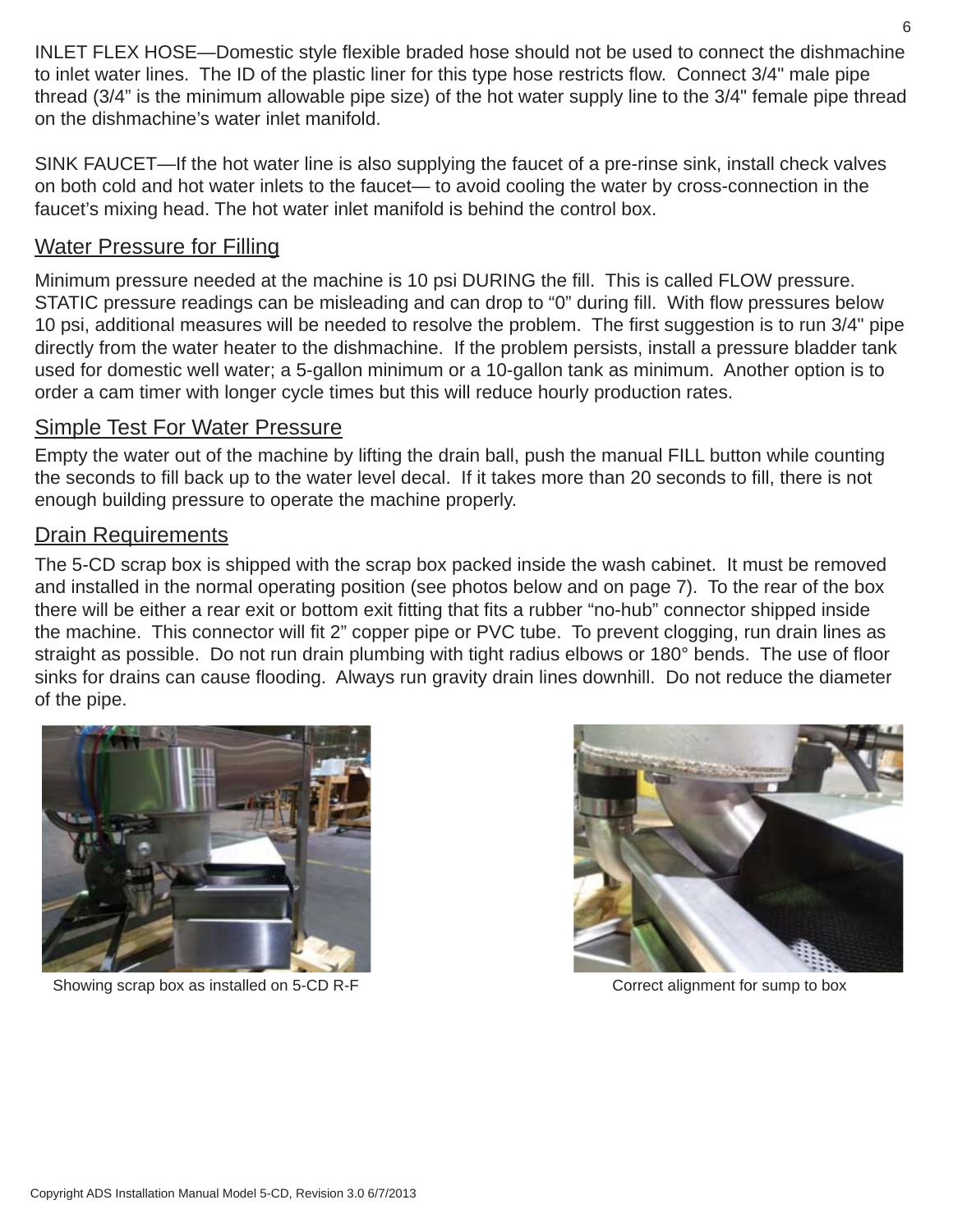



5-CD bottom exit scrap box 5-CD scrap box assembly, tray, spacer, cover

### **CHEMICAL FEEDERS SECTION**



**You must wear approved safety eye-wear before connecting chemicals. Read the chemical manufacturer's MSDS sheets. Chemicals can damage or corrode plumbing and stainless parts of the dishmachine. Do not run chemical lines over controls or plumbing. Always secure chemical lines and check regularly for leaks. If not properly handled, chemicals can cause serious bodily injury. In the event of chemical contact to skin or eyes; wash immediately with fresh water and seek medical attention.**

**DE-LIME SWITCH—The de-lime switch is placed inside of the control box to avoid unauthorized operations. Because of potential hazards resulting from the combination of chlorine with acid solution, only authorized trained individuals should be allowed to de-lime a commercial dishmachine.** 

INSTRUCTIONS FOR USING THE DE-LIME FEATURE are first empty all water out of the machine by removing the drain ball from the seated position. After all water has emptied out, replace the drain ball and fill the machine with fresh water. Turn on the de-lime switch to operate the pump motor. Repeat this first step again by removing the drain ball, then refill and turn on the de-lime switch. This will flush the machine, refill again and this time add the de-lime acid. READ THE DIRECTIONS ON THE CONTAINER FOR CORRECT CONCENTRATION OF THE CHEMICAL. TYPICAL CONCENTRATION LEVELS 1:20 to 1:60.

Turn the de-lime switch on again and let it run long enough to return the inside of the machine to the appearance of shinny metal surfaces. It is best to de-lime more often with milder acid solutions than waiting until there is heavy build up of white minerals, then trying to remove the build up with very strong acid concentrations. Using too strong of an acid solution or running it for very long periods of time will erode the metal of the impeller because it is spinning in the acid solution.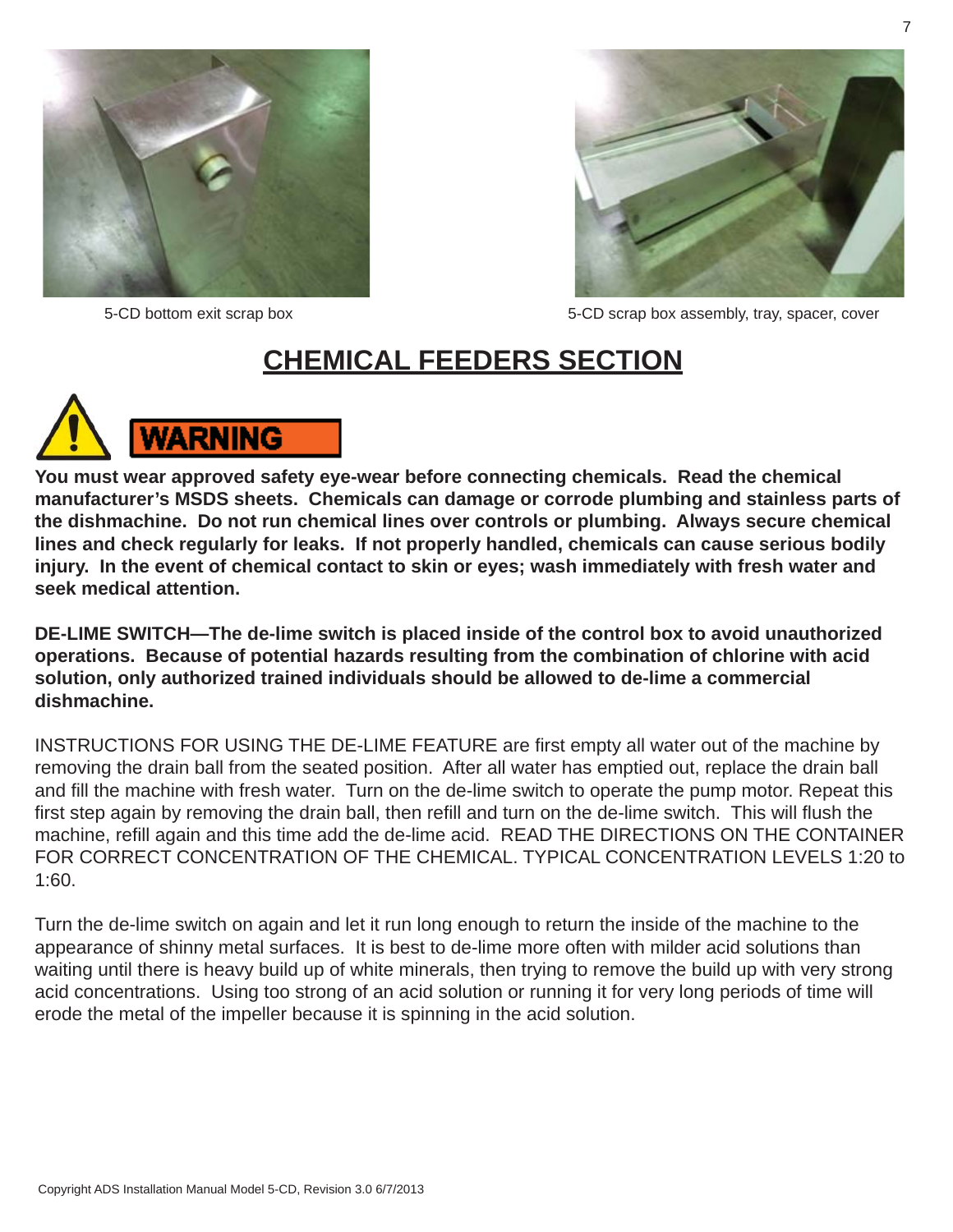

De-lime switch in control box Warning decal about mixing chemicals Impeller damaged from high acid



solution



#### CHEMICAL FEEDER PUMPS

ADS provides three (3) peristaltic pumps to dispense liquid chemicals Chemical feed lines are color coded "Red" Detergent , "Green" Sanitizer, "Blue" Rinse-aid Pick-up tubes are provided for chemical product containers Sanitizer (chlorine) concentrations should be set at 50 parts per million Inspect the transfer tubing for any cuts or holes, keep them protected and secured out of the way



decal, chemical tube, SS filter



Showing sump, drain ball, water-level Optional Chemical Alarm switch, buzzer Chemical alarm barb adjusting screw \*

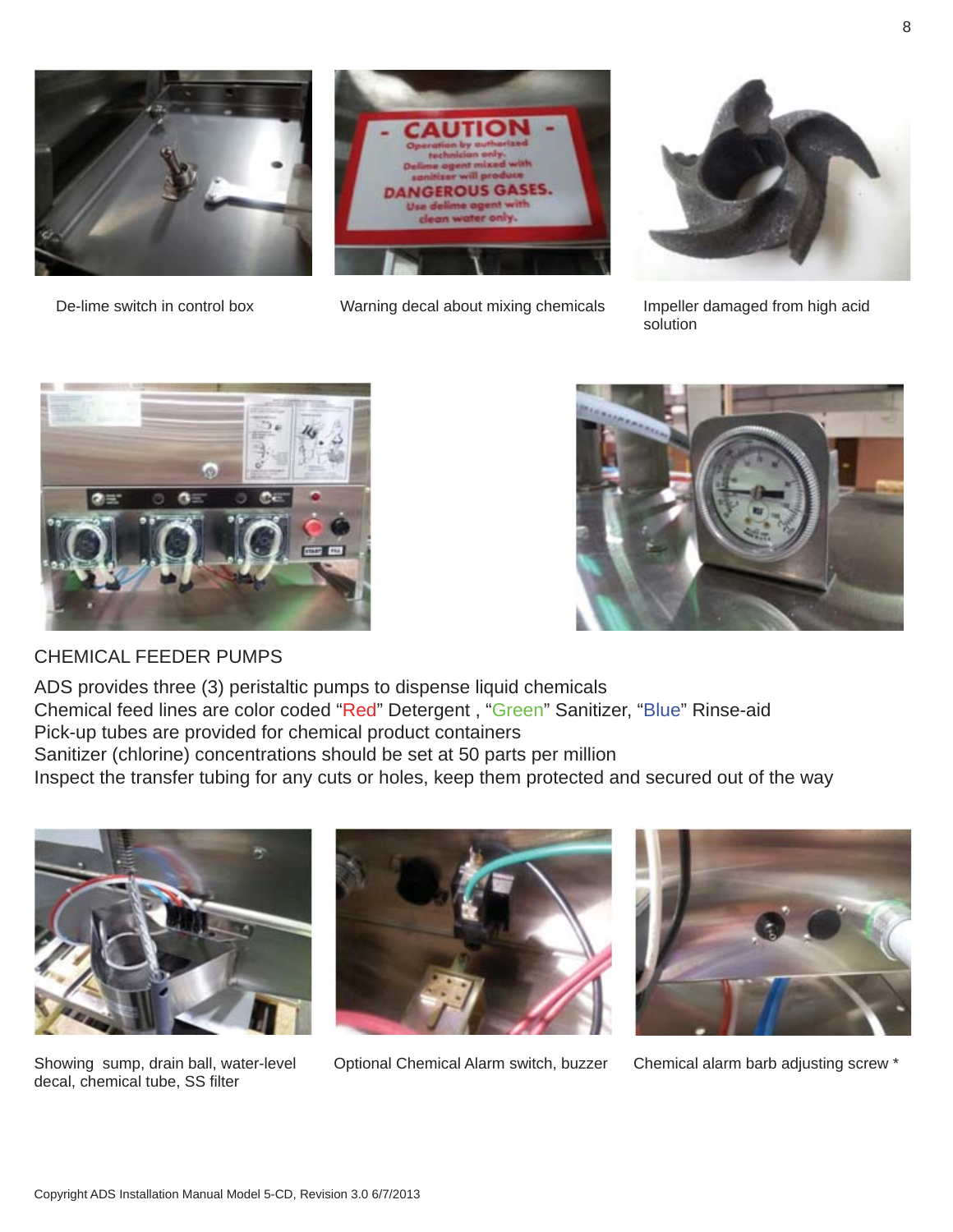TYPE OF CHEMICALS—Use only commercial grade low-energy chemicals. For proper operation, use non-foaming detergents and buffered sanitizers. Do not wash gold, pewter, silver, or silver-plate with chlorine based sanitizers. High concentrations of chlorine sanitizers and caustic detergents will cause damage to metals and welds. Do not exceed 50 parts-per-million (PPM) "free" or available chlorine, using higher than 50 ppm will be dependent on local health requirements, however, the increased chlorine will result in higher corrosion of metal parts. **The resulting damage from overusing chlorine is not covered under the ADS warranty.** Purpose-built ware-washing dispensers are needed to properly meter chemicals for wash and rinse. These dispensers are included with this model. Manually adding industrial chemicals to the dishmachine is unsafe and not approved.

CHEMICAL LINES—Place color coded tubes into proper chemical containers. The containers need to be as close to the machine as possible. This may require shortening of the flexible chemical transfer tube. On the control box, there are chemical prime switches. There is a decal identifying each switch. To prime chemicals use these momentary prime switches, verifying that all three pumps rotate. If a chemical pump squeeze tube has taken a set (not allowing the pump to turn), manually free the pump by pulling on the discharge side (right-hand) of the squeeze tube while pushing the prime switch. Squeeze tubes should be replaced at least every six months.

CHEMICAL ADJUSTMENT—Chemical dispensing is controlled by a mechanical cam timer. All chemical products must be adjusted for the product's concentration and local water conditions. It will be necessary to adjust initial factory setting (See page 10 for Cam Timer Adjustment Section). Water softeners should be added to correct hard water conditions. Hard water is often treated with more expensive chemicals, but it is more effective and less destructive to the metal to soften the water before it comes to the dishmachine.

AUDIBLE CHEMICAL ALARM OPTION—The optional chemical alarm (031-0326) uses a pressure switch with a barb fitting that extends from the control box and connects to the chemical line by means of a "t" fitting. The switch sends voltage to a buzzer located in the control box. Sensitivity is adjusted by an Allen wrench (5/64" or 2mm) to turn a screw located in the center of the barb (see photo on page 8\*). Remove the tube from the barb; turn the screw to the right for less sensitivity. Chemical buckets must be placed on the floor for the pressure switch to work.

SOLID CHEMICAL PRODUCTS OPTION— ADS offers certain models with solid chemical dispensing for detergents and rinse additives. These dispensers are mounted on the hood, next to the control box. Each dispenser is controlled by a water solenoid that is mounted in place of the liquid peristaltic pump. The initial signal comes from the cam timer. An optional metering relay is available for high concentration rinse additives. Cold Water Products require a separate water line connected to the 1/4" female compression fitting (provided). Hot Water Products require no additional plumbing.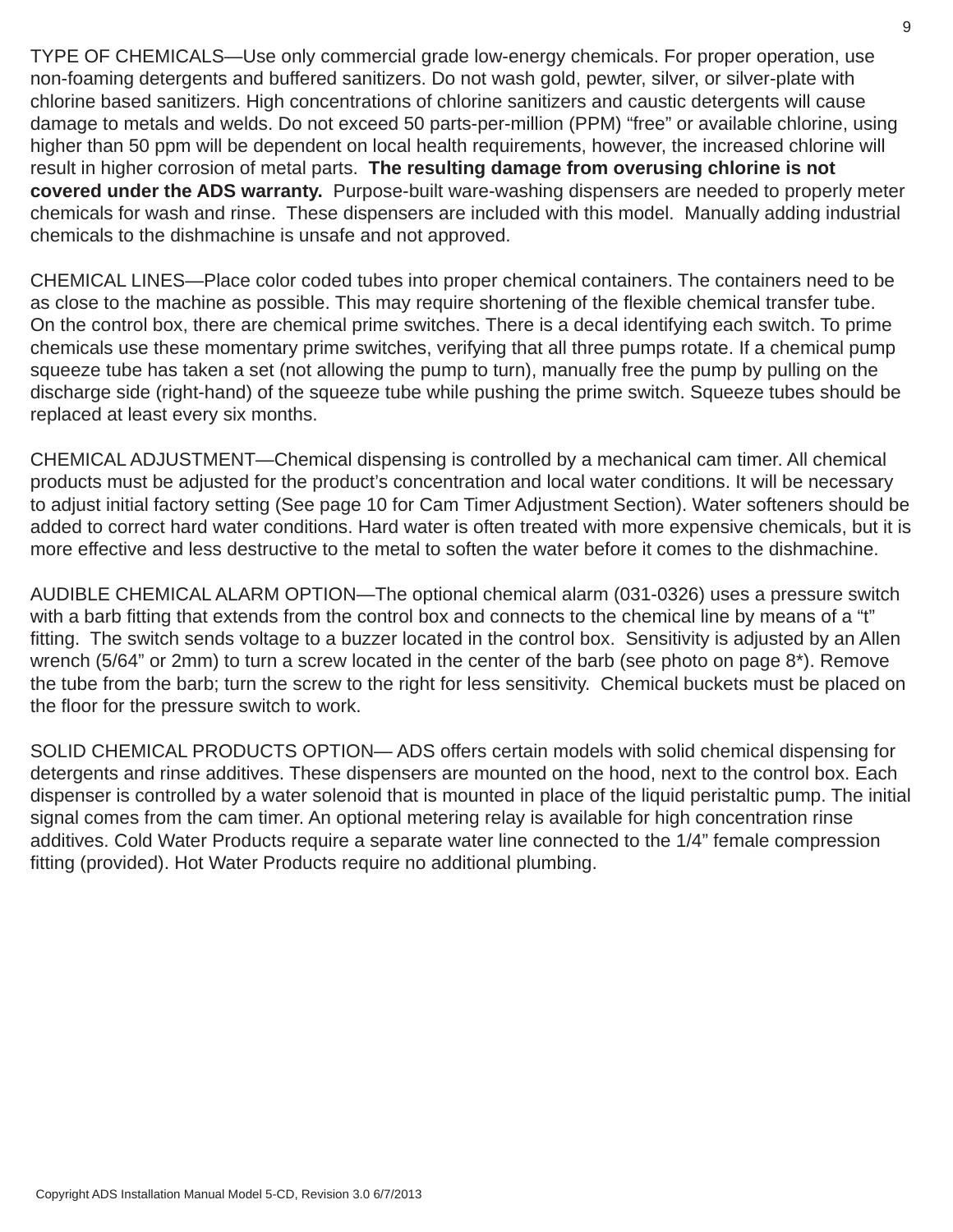## **CAM TIMER ADJUSTMENT SECTION**

Timers are available with 7-, or 8-cams. The cycle times are not adjustable. The cams of the timer are wheels whose positions are either fixed or adjustable. Each cam controls a specific machine function, as noted on the timer decal. Adjustable cams are comprised of two wheels held together at the hub. The perimeter of each wheel is divided into 180° of high cam and 180° of low cam. When one of these wheels is rotated on the hub in relation to the opposing wheel, the two lower cam segments can form a notch in the perimeter. Above each cam is a timer switch with a metal finger that rides along the outer edge of the cam. When the finger drops into the lower cam notch, the function of that cam begins. To widen the notch (length = time energized) or close the notch use the timer adjustment tool, which is provided and taped to the control box shelf. This tool has two (2) raised buttons that fit into the holes on the side of each wheel. The factory sets the start of each function using the right-side wheel of the cam. TO ADJUST rotate only the left-side cam wheel. The left-side of the wheel controls the point when that specific functions ends. Factory settings are only initial settings, adjustments will be required for each chemical and the water fill time because water pressures will be different for every account.



The left photo shows arrow is pointed at the left-side wheel of the cam which is used to lengthen or shorten the low cam or the time ON for the respective switch. Center photo shows high-cam & low-cam notch. Adjustable cams are colored either black or gray.







Cam adjusting tool **Chlorine test strips** Spray arm pressure tester #088-1048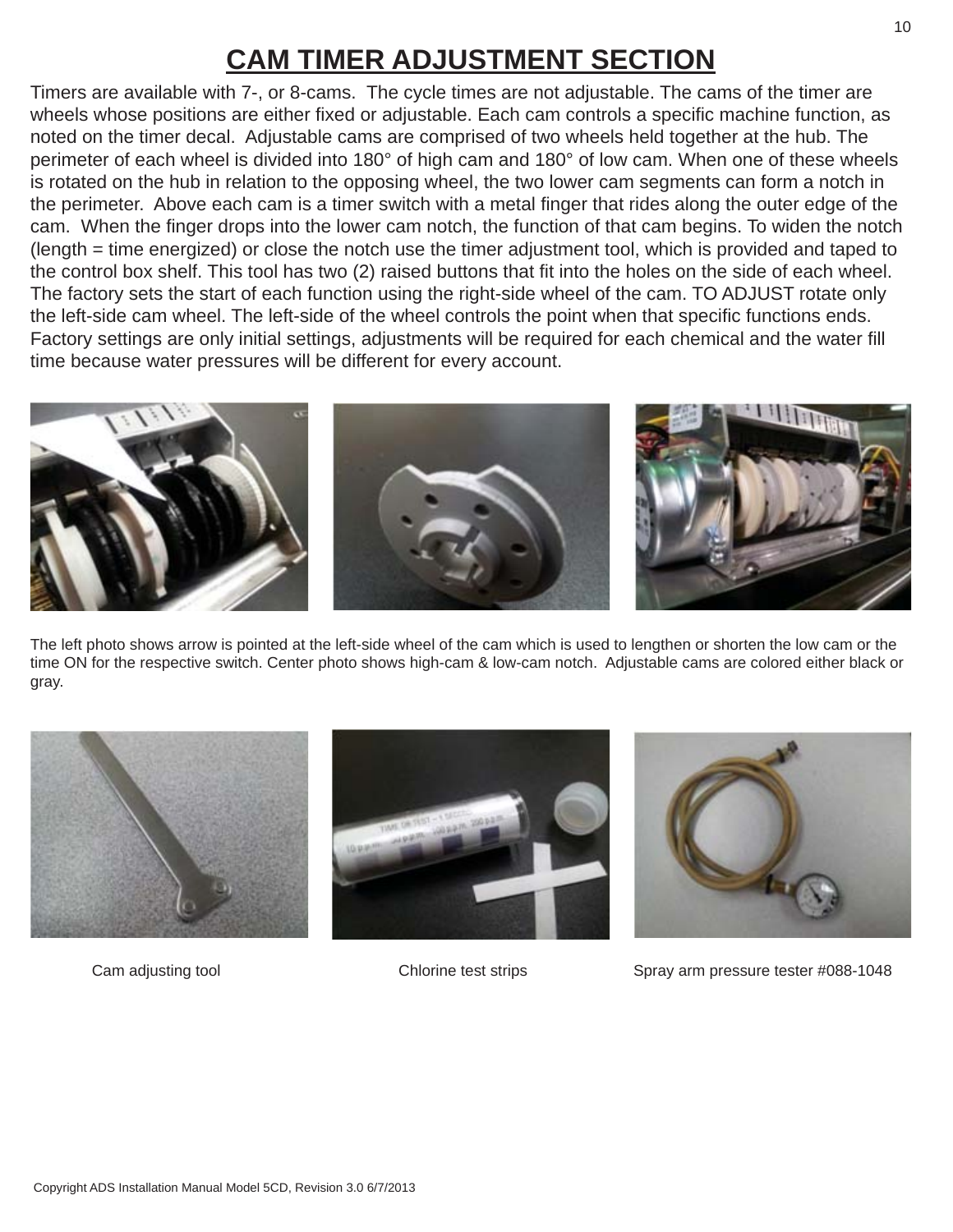Looking at the front of the cams with the cam timer assembly sitting on its mounting base:

#1 Cam: The white cam on the left is the master cam. It controls the total time of the cycle and is not adjustable.

#2 Cam: Continuing left to right, this black or gray cam controls detergent. The detergent cam is adjustable and should begin as soon as the wash action starts.

#3 Cam: This white cam controls the drain time and is not adjustable.

#4 Cam: The H2O or fill cam opens the water solenoid. Too little water will cause the pump to cavitate (surging). Overfilling does not allow the soiled wash water to fully drain between cycles, causing carry-over. Do not move the right side of the cam wheel. Adjust the left-side of the cam wheel to close the water solenoid when the dishmachine reaches full spray arm pressure.

#5 Cam: This black or gray cam controls sanitizer. The sanitizer cam is adjustable. Set sanitizer concentrations at 50 parts per million (Notice: Do not exceed 100 PPM's). Monitor chlorine levels by using chlorine test strips. To Test—run a rack of dishes through a complete cycle, use the test strip to test water samples from the top of any glass.

#6 Cam: This black or gray cam controls rinse additive. The rinse-aid cam is adjustable.

#7 Cam: This cam is used to pause or "burp" the pump on the 3D-S, ES, 5-AGS, 5-CD, and L Series. It is set at the factory but can be adjusted.

#8 Cam: Available on 2 1/2 minute timers only. Provides prewash/wash/rinse.

### **TUNING A DUMP & FILL MACHINE SECTION**

Tuning is essential for proper cleaning, do not skip this IMPORTANT PROCEDURE.

The key to understanding proper tuning is to realize that the drain sequence cannot be changed. It is a fixed time function and the regulator of the cycle between wash and rinse. Therefore, all tuning is accomplished by setting or adjusting the fill cam in relationship to the fixed drain cam. The goal of tuning is to eliminate all soiled wash water through the drain, before the drain closes. A sign that soiled wash water has exited the tank will be the typical hollow sound of a pump running without water.

It is at this point that the H2O (FILL) cam should be adjusted so the water solenoid turns the fill water on. That function is controlled by the adjustment of the fill cam. For optimum results, allow the fill water to flush the interior of the machine for a few seconds before the drain closes. Once the drain is closed the fill cycle begins. Fill must continue until full spray arm pressure is reached. This can be verified with the use of a spray arm pressure tester (Kit #088-1048) attached where one of the end plugs are usually screwed into the lower wash arm. The tester gauge will indicate full spray arm pressure when the needle stops fluctuating and remains steady. Adjust the fill cam to turn the water OFF when this point of steady pressure is reached. It is important that the machine is not overfilled. Use just enough water to reach Full Spray-arm Pressure (FSP), no more than that is needed for proper operation.

Typical 90-second timer operation **[Pump shut off]-[\*sanitizer here]** START [------WASH 45-Seconds----------------] - [--DRAIN 15-Sec--] - [--30-sec to FILL and RINSE---] END [\*detergent here] [-Fill until FSP is reached-]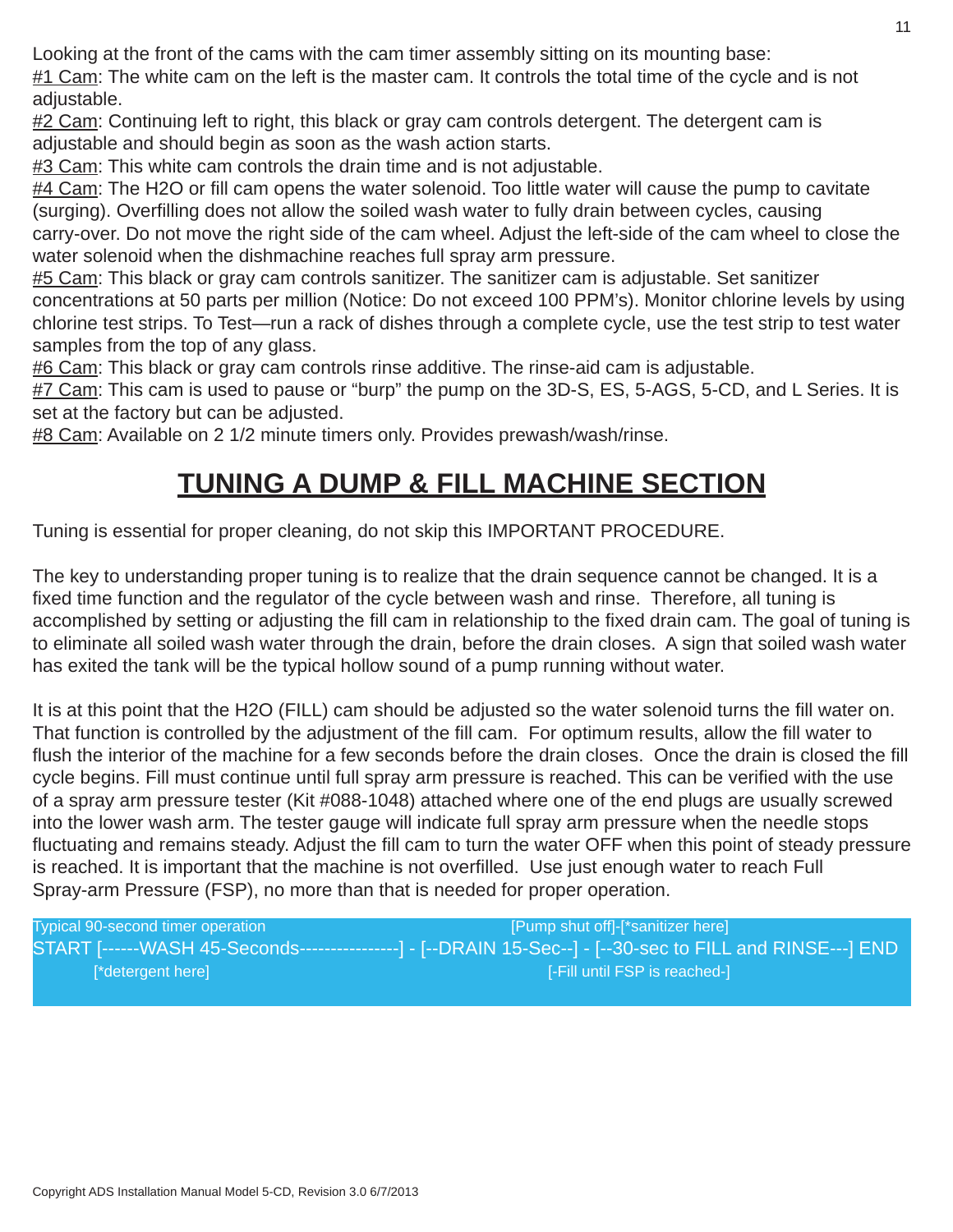If a pressure gauge tester is not available, an approximation of full spray arm pressure could be determined by the sound of the spray arms. There would be a typical continuous swishing sound of the water spraying. Again, when this sound is heard, that would be the point to turn the water OFF. Seven seconds of full spray arm rinse pressure is required by health code. In the event that air is trapped in the pump during fill, a vapor lock can occur where the pump is turning but there is no spraying.

If this vapor lock occurs, check incoming water temperature and reduce the temperature if it is above 140-150°F. Operating temperature of 120°F is the minimum, 130-140°F is recommended. If the problem is caused by low water pressure to the machine, then see the Plumbing Section on page 5 to correct that condition. If vapor lock is still present, electrically stop or pause the pump to release air. This model machine has a 7-cam timer, this pause feature is wired into the 7th cam from the factory.

## **DOOR AND ARM SECTION**

DOOR ARM ALIGNMENT. The doors on the corner double are lifted from a common fulcrum (pivot) point on the back of the hood. This means the swing or arc will be larger for the front door than the side door. For that reason, there is a slide bar on the front door to allow lifting of both doors with a single arm.





Showing a Left-Front model **Showing a Right-Front model** Showing a Right-Front model

Care should be used in transporting and placing the machine, watch that the door arm is not twisted or bent. When dish tables are attached, watch that they do not bind and bend the door guides by lifting against the machine. This will cause binding of the guide on the door.

## **FINAL INSTALLATION CHECK LIST**

1 Check to be sure power is disconnected at the circuit breaker(s) and the control box is switched OFF. 2 The master switches are located on the back of the control box for all Top Mount machines, under the control box on Front Mount machines. Open door and remove all packaging, save all instructions for

future reference.

3 Remove the white protective film from doors, front panel, and control box.

4 CHECK DISHTABLE placement, correct any binding or pinching caused to the dishmachine door guides by dishtables during installation.

5 TURN ON water supply. Check for leaks. Tighten connections if needed.

6 TO OPERATE, turn on the main power circuit breaker(s) and switch the dishmachine master switches to ON position. Remove spray arms and manually fill the machine with water using the fill switch (labeled FILL). This switch is located on the front of the control box. Run one complete cycle by closing the doors (optional auto/start machine only) or pushing the start switch (labeled START). This is the flush cycle, which removes installation debris from wash tank and pump.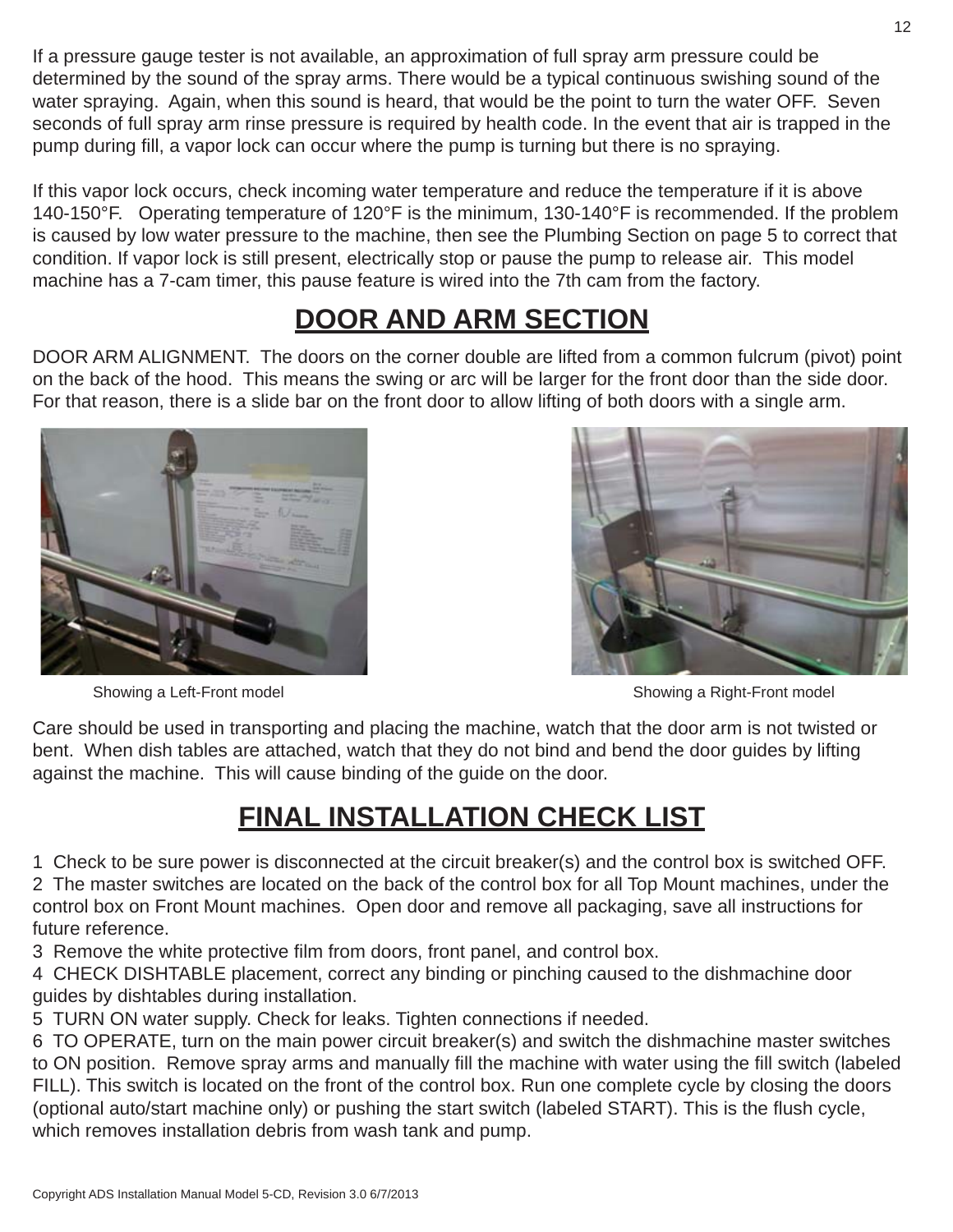

Spray arm bearing with sealing o-ring Spray arm end caps 5-CD spray arm (six jets)

7 AFTER FLUSHING, install the spray arms. These arms are interchangeable upper and lower. *Failure to follow this fl ush procedure can damage spray arm bearings.* Observe the water level decal. This decal is located on the outside of the sump area next to the drain tube of the machine. This mark is the approximate level for initial fill. Verify incoming water temperatures 120°F minimum, note that 130-140°F is recommended.

8 INSPECT THE SUMP area and verify pump filters are in place. Verify that chemical feed lines are in their proper container and that lines are primed. Post an operational wall chart close to the machine.



**Do not open doors while machine is in cycle. Doing so could result in serious bodily injury from spraying hot water and chemicals.**



Corner-double tray track assembly (left-front) Left-Front entry tray track







Pump discharge split/manifold Single Pump, intake and discharge manifolds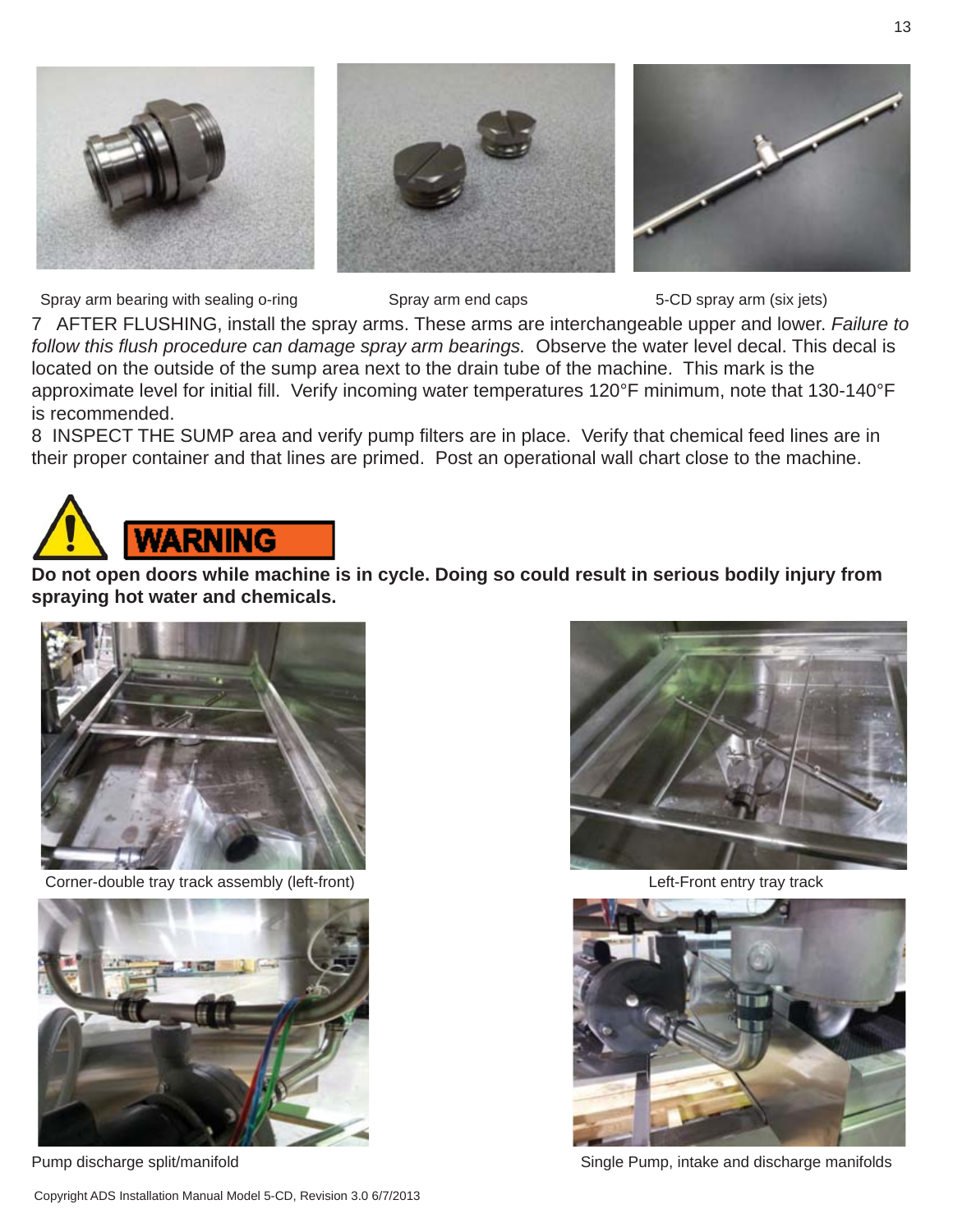#### APPENDIX

- 089-9394---5-CD Parts Manual
- 089-9403---Service Manual
- 089-9432---Brochure
- 089-9364---Wall Chart
- 089-9448---Wire diagram
- 089-9416---Spec Sheet
- 089-9385---5-CD Installation Manual